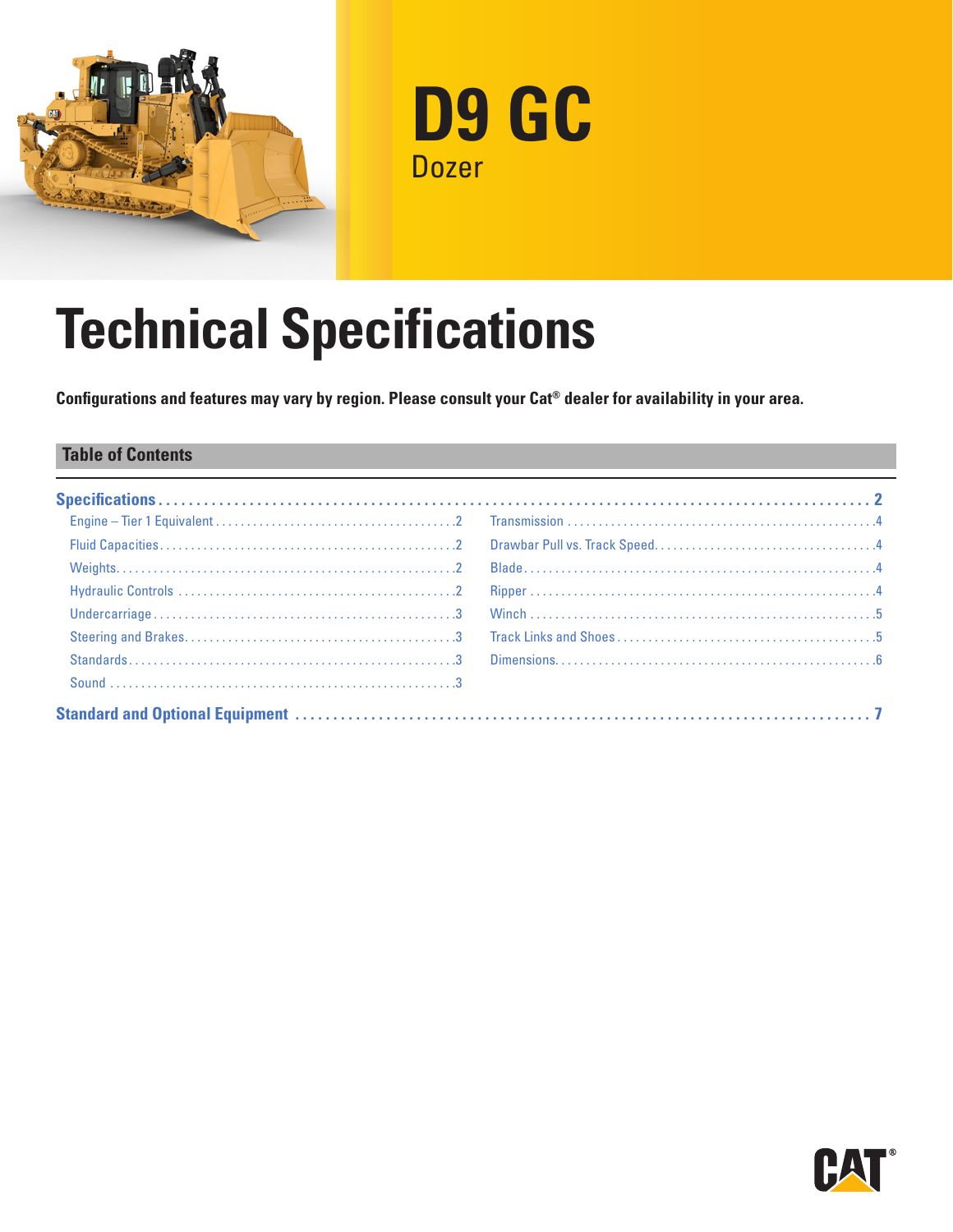# <span id="page-1-0"></span>**D9 GC Dozer Specifications**

| <b>Engine – Tier 1 Equivalent</b> |                        |                         |
|-----------------------------------|------------------------|-------------------------|
| Engine Model                      | Cat <sup>®</sup> 3408C |                         |
| Bore                              | $137 \text{ mm}$       | $5.4 \text{ in}^3$      |
| Stroke                            | $152 \text{ mm}$       | 6.0 in <sup>3</sup>     |
| Displacement                      | 18.0 L                 | $1,099$ in <sup>3</sup> |
| <b>Engine Power</b>               |                        |                         |
| Gross SAE J1995                   | 330 kW                 | 443 hp                  |
| ISO 14396                         | 326 kW                 | 437 hp                  |
| Net SAE J1349/ISO 9249            | 308 kW                 | 412 hp                  |
| Emissions                         | U.S. EPA Tier 1        |                         |

• All Engine ratings apply at 1,900 rpm.

• No derating required up to 2250 m (7,381 ft) altitude.

#### **Fluid Capacities**

| Fuel Tank (Splash Fill)    | 963 L  | $254$ gal |
|----------------------------|--------|-----------|
| Fuel Tank (Fast Fill)      | 939 L  | $248$ gal |
| Cooling System             | 99.8 L | 26 gal    |
| Engine Crankcase*          | 48 L   | 13 gal    |
| Power Train                | 150L   | $40$ gal  |
| Final Drive – Each         | 15 L   | 4 gal     |
| Roller Frames - Each       | 45 L   | $12$ gal  |
| Pivot Shaft Compartment    | 30 L   | 8 gal     |
| Implement Hydraulic System | 89 L   | $24$ gal  |
|                            |        |           |

Equivalent

\*With oil filters.

# **Weights**

| <b>Operating Weight</b> | 49 441 kg | 108,9991b |  |
|-------------------------|-----------|-----------|--|
| Shipping Weight         | 37 724 kg | 83,167 lb |  |

• D9 Operating Weight includes hydraulic controls, blade tilt cylinder, coolant, lubricants, full fuel tank, ROPS, FOPS cab, SU Blade, Single-Shank Ripper, 610 mm (24 in) ES shoes and operator.

• D9 Shipping Weight includes base machine chassis with cab, pivot shaft, roller frames, track and ROPS.

#### **Hydraulic Controls**

| Pump Type                          | Piston-type geared<br>to flywheel |              |
|------------------------------------|-----------------------------------|--------------|
| <b>Implement Pump Output</b>       | $235$ L/min                       | $62$ gal/min |
| Fan Pump                           | $72$ L/min                        | 19 gal/min   |
| Tilt Cylinder Rod End Flow         | $137$ L/min                       | 36 gal/min   |
| Tilt Cylinder Head End Flow        | $167$ L/min                       | 44 gal/min   |
| Lift Cylinder Relief Vale Setting  | 26 200 kPa                        | 3,800 psi    |
| Tilt Cylinder Relief Valve Setting | 19 300 kPa                        | 2,799 psi    |
| Ripper Pitch Relief Setting        | 26 200 kPa                        | 3,800 psi    |
| Ripper Pitch Relief Setting        | 26 200 kPa                        | 3,800 psi    |
|                                    |                                   |              |

• Implement Pump output measured are 1,900 engine rpm and 20 000 kPa (2,900 psi).

• Fan Pump output measured at 1,900 engine rpm and 17 000 kPa (2,470 psi).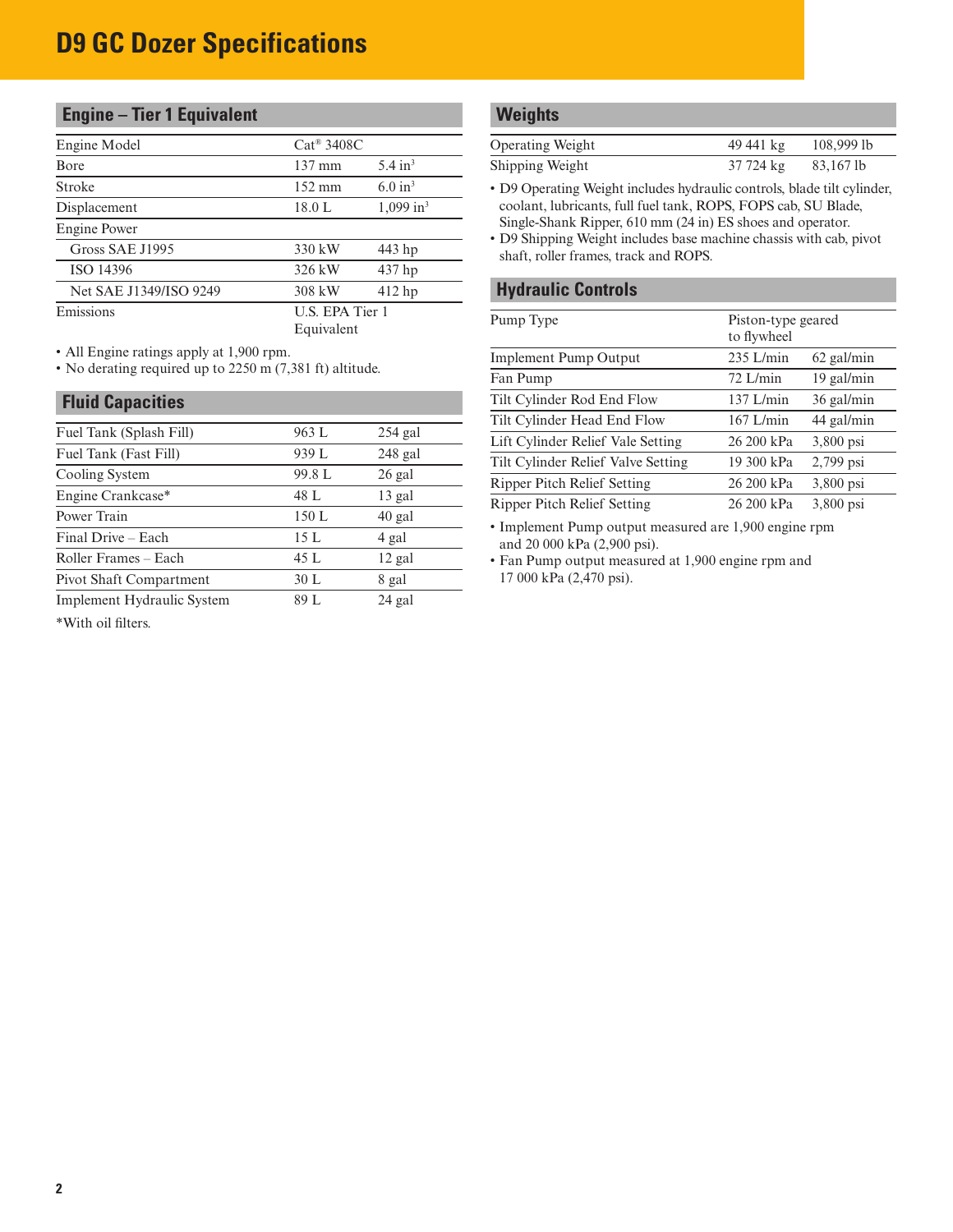### <span id="page-2-0"></span>**Undercarriage**

| Shoe Type                 |                    | <b>Extreme Service</b> |  |
|---------------------------|--------------------|------------------------|--|
| Width of Shoe             | $610$ mm           | $24.0$ in              |  |
| Shoes/Side                | 43                 |                        |  |
| Grouser Height            | 84 mm              | 3.3 in                 |  |
| Pitch                     | $240 \text{ mm}$   | 9.4 in                 |  |
| Ground Clearance          | 459 mm             | $18.1$ in              |  |
| <b>Track Gauge</b>        | $2250 \text{ mm}$  | 88.6 in                |  |
| Length of Track on Ground | 3470 mm            | 136.6 in               |  |
| Ground Contact Area       | $4.23 \text{ m}^2$ | $45.6 \text{ ft}^2$    |  |
| Track Rollers/Side        | 8                  |                        |  |
| Number of Carrier Rollers | $1$ (opt)          |                        |  |
|                           |                    |                        |  |

#### **Steering and Brakes**

| Steering Type                 | Clutch/Brake              |  |  |
|-------------------------------|---------------------------|--|--|
| <b>Brake Type</b>             | Spring Applied Wet Disc   |  |  |
| <b>Brake Disc Diameter</b>    | 393.7 mm<br>15.5 in       |  |  |
| <b>Brake Disc Count</b>       | 8                         |  |  |
| Steering Clutch Type          | Pressure Applied Wet Disc |  |  |
| Steering Clutch Disc Diameter | 393.7 mm<br>15.5 in       |  |  |
| Steering Clutch Disc Count    | 6                         |  |  |

#### **Standards**

#### **ROPS/FOPS**

- ROPS (Rollover Protective Structure) offered by Caterpillar for the machine meets ROPS criteria ISO 3471:2008.
- FOPS (Falling Object Protective Structure) meets ISO 3449:2005 Level II.
- The declared dynamic operator sound pressure level is 85 dB(A) when "ISO 6396:2008" is used to measure the value for an enclosed cab. The measurement was conducted at 100% of the maximum engine cooling fan speed. The cab was properly installed and maintained. The measurement was conducted with the cab doors and the cab windows closed.
- Hearing protection may be needed when the machine is operated with an open operator station for extended periods or in a noisy environment. Hearing protection may be needed when the machine is operated with a cab that is not properly maintained or when the doors and windows are open for extended periods or in a noisy environment.
- Brakes meet the standard ISO 10265.

#### **Sound**

• If equipped, the certification label is used to verify the environmental sound certification of the machine to the requirements of the "Technical Regulation of Noise Radiation into the Environment" for Ukraine. The value that is listed on the label indicates the guaranteed exterior sound power level  $(L_{WA})$  of 115 dBA at the time of manufacture for the conditions that are specified.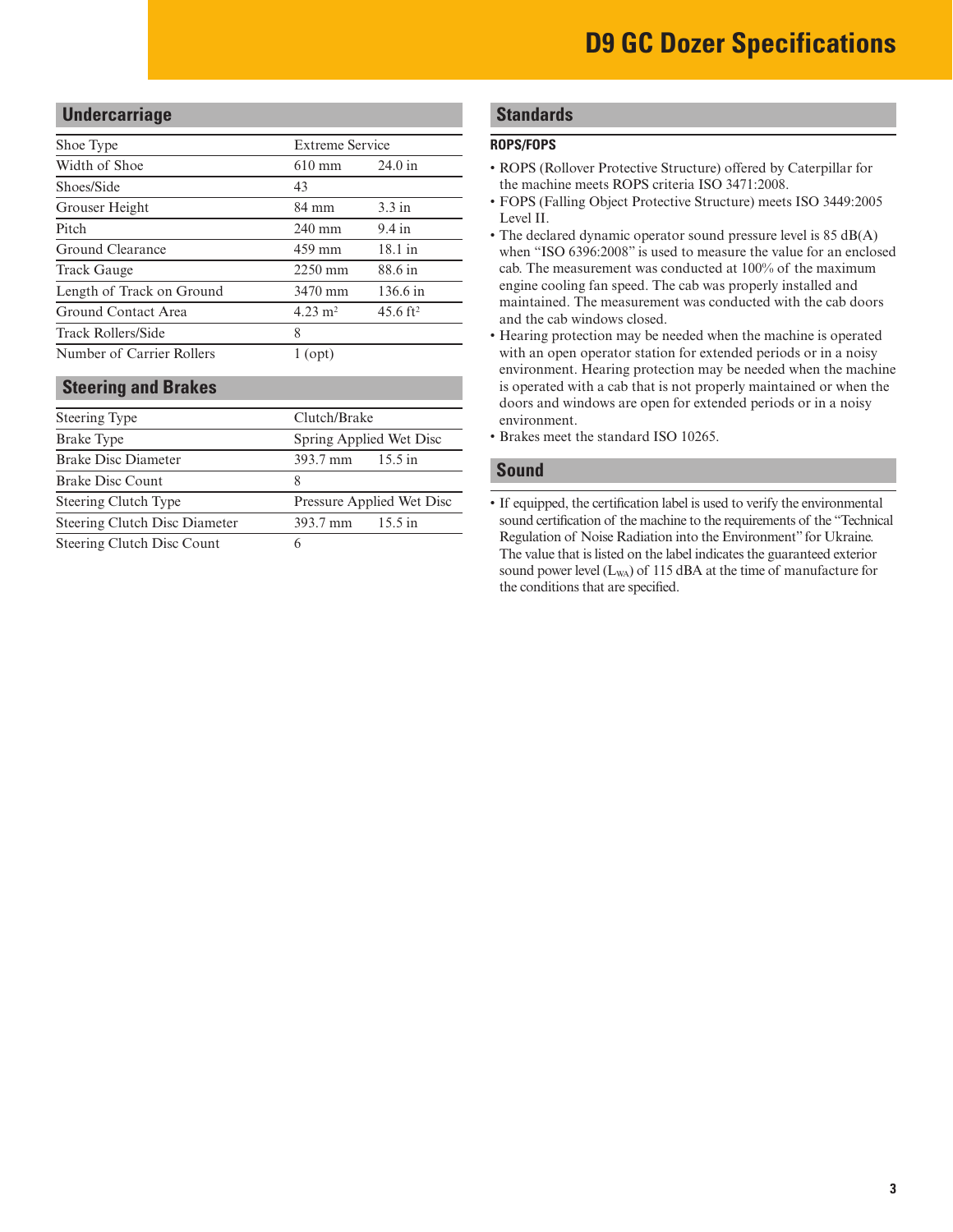# <span id="page-3-0"></span>**D9 GC Dozer Specifications**

| <b>Transmission</b> |                      |           |
|---------------------|----------------------|-----------|
| 1 Forward           | $3.9$ km/h           | $2.4$ mph |
| 2 Forward           | $6.8$ km/h           | $4.2$ mph |
| 3 Forward           | $11.9$ km/h          | $7.4$ mph |
| 1 Reverse           | $4.7$ km/h           | $2.9$ mph |
| 2 Reverse           | $8.4 \text{ km/h}$   | $5.2$ mph |
| 3 Reverse           | $14.7$ km/h          | $9.1$ mph |
| Type                | Planetary powershift |           |

## **Drawbar Pull vs. Track Speed**



#### **Blade**

|                                                              | Semi-Universal     |                     | <b>Universal</b>   |                     |
|--------------------------------------------------------------|--------------------|---------------------|--------------------|---------------------|
| Blade Capacity (SAE J1265)                                   | $13.6 \text{ m}^3$ | $17.8 \text{ vd}^3$ | $16.6 \text{ m}^3$ | $21.7 \text{ yd}^3$ |
| Blade Width (over end bits)                                  | 4376 mm            | 172.3 in            | 4648 mm            | 183.0 in            |
| <b>Blade Height</b>                                          | 1934 mm            | $76.1$ in           | 1934 mm            | $76.1 \text{ in}$   |
| Maximum Digging Depth                                        | $606 \text{ mm}$   | $23.9$ in           | $606 \text{ mm}$   | $23.9$ in           |
| Ground Clearance at Full Lift                                | 1422 mm            | $56.0 \text{ in}$   | 1422 mm            | 56.0 in             |
| Maximum Tilt                                                 | 940 mm             | $37.0 \text{ in}$   | $1014 \text{ mm}$  | $39.9 \text{ in}$   |
| Blade Weight                                                 | $4802 \text{ kg}$  | $10,587$ lb         | 5327 kg            | 11,744 lb           |
| Total Operating Weight* (with blade and single-shank ripper) | 49 441 kg          | 108,999 lb          | 49 966 kg          | $110, 156$ lb       |

\*Total Operating Weight includes: single tilt hydraulics, coolant, lubricants, full fuel tank, ROPS, FOPS cab, 610 mm (24 in) ES track shoes, operator, the noted blade and single-shank ripper.

### **Ripper**

|                                                            |           | <b>Single Shank</b> |                   | <b>Single-Shank Deep</b> |                   | <b>Multi Shank +</b> |
|------------------------------------------------------------|-----------|---------------------|-------------------|--------------------------|-------------------|----------------------|
| Maximum Penetration Force (shank vertical)                 | 158 kN    | 35,520 lbf          | $172 \text{ kN}$  | 38,667 lbf               | 154kN             | 34,621 lbf           |
| Maximum Penetration (standard tip)                         | 1231 mm   | $48.5$ in           | 1727 mm           | $68.0$ in                | 798 mm            | $31.4 \text{ in}$    |
| Pryout Force (M.S. with one tip)                           | 332 kN    | 74.637 lbf          | 331 kN            | 74.412 lbf               | 361 kN            | 81,156 lbf           |
| Maximum Clearance Raised (under tip pinned in bottom hole) | 882 mm    | 34.7 in             | $817 \text{ mm}$  | $32.2$ in                | 879 mm            | 34.6 in              |
| Number of Pockets                                          |           |                     |                   |                          |                   |                      |
| Weight                                                     | $4293$ kg | 9.464 lb            | $4420 \text{ kg}$ | 9.744 lb                 | $4153 \text{ kg}$ | $9,156$ lb           |
| Total Operating Weight* (with blade and noted ripper)      | 49 441 kg | 108.9991b           | 49 568 kg         | 109.279 lb               | 49 301 kg         | 108,690 lb           |

\*Total Operating Weight includes: single tilt hydraulics, coolant, lubricants, full fuel tank, ROPS, FOPS cab, 610 mm (24 in) ES track shoes, operator, SU Blade and noted ripper.

+Includes (1) shank; add 347 kg (765 lb) for each additional shank.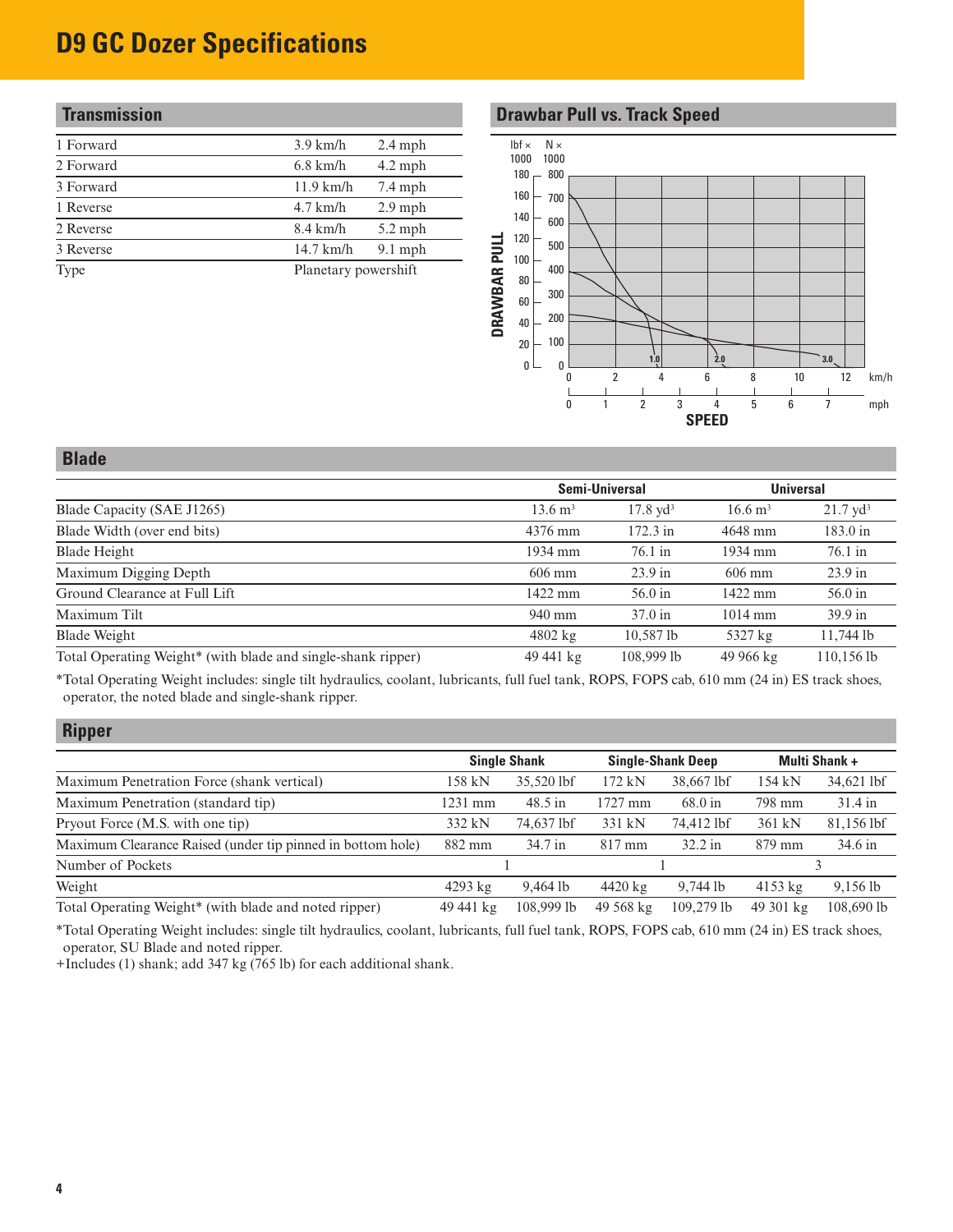## <span id="page-4-0"></span>**Winch**

| Winch Model                                          | <b>PA 140VS</b>   |                  |
|------------------------------------------------------|-------------------|------------------|
| Weight*                                              | $1790 \text{ kg}$ | 3,950 lb         |
| Oil Capacity                                         | 15L               | 4 gal            |
| <b>Increased Tractor Length</b>                      | 557 mm            | $21.9$ in        |
| Drum Width                                           | $320 \text{ mm}$  | $12.6$ in        |
| Wire Cable Diameter                                  |                   |                  |
| Recommended                                          | $28 \text{ mm}$   | $1.13$ in        |
| Optional                                             | $32 \text{ mm}$   | $1.25$ in        |
| Maximum Drum Capacity                                |                   |                  |
| Recommended Cable Length                             | 78 m              | $257$ ft         |
| <b>Optional Cable Length</b>                         | 62 m              | $204$ ft         |
| Wire Cable Ferrule Size –<br><b>Outside Diameter</b> | $60 \text{ mm}$   | $2.4$ in         |
| Wire Cable Ferrule Size Length                       | 70 mm             | $2.8 \text{ in}$ |
|                                                      |                   |                  |

\*Weight shown is base winch only. Does not include mounting arrangement, control arrangement, oil or wire rope. With counterweight: 3700 kg (8,150 lb).

• Variable speed, hydraulically driven, dual braking system, three-roller fairlead.

#### **Track Links and Shoes**

Common track link and track shoe offering shown below. Additional arrangements available; some will be offered through parts system only.

|                                                 | <b>Moderate Service</b> | <b>Extreme Service</b> | <b>Super Extreme Service</b> | <b>Round Hole</b> |
|-------------------------------------------------|-------------------------|------------------------|------------------------------|-------------------|
| <b>Heavy Duty</b>                               |                         |                        |                              |                   |
| 560 mm (22")                                    |                         | ✓                      |                              |                   |
| $610$ mm $(24")$                                |                         | ✓                      |                              |                   |
| $610$ mm $(24")$                                |                         | ✓                      |                              | $\checkmark$      |
| $610$ mm $(24")$                                |                         |                        | ✓                            |                   |
| $610$ mm $(24")$ – Steel Mill                   |                         |                        |                              |                   |
| $685$ mm $(27")$                                |                         | ✓                      |                              |                   |
| 685 mm (27")                                    |                         | ✓                      |                              | $\checkmark$      |
| 685 mm (27")                                    |                         |                        | $\checkmark$                 |                   |
| 760 mm (30")                                    | ✓                       |                        |                              |                   |
| Heavy Duty, Extended Life with DuraLink™ (HDXL) |                         |                        |                              |                   |
| $610$ mm $(24")$                                |                         | ✓                      |                              |                   |
| 685 mm (27")                                    |                         | ✓                      |                              |                   |
| <b>General Duty</b>                             |                         |                        |                              |                   |
| $610$ mm $(24")$                                |                         | ✓                      |                              |                   |
| 685 mm (27")                                    |                         |                        |                              |                   |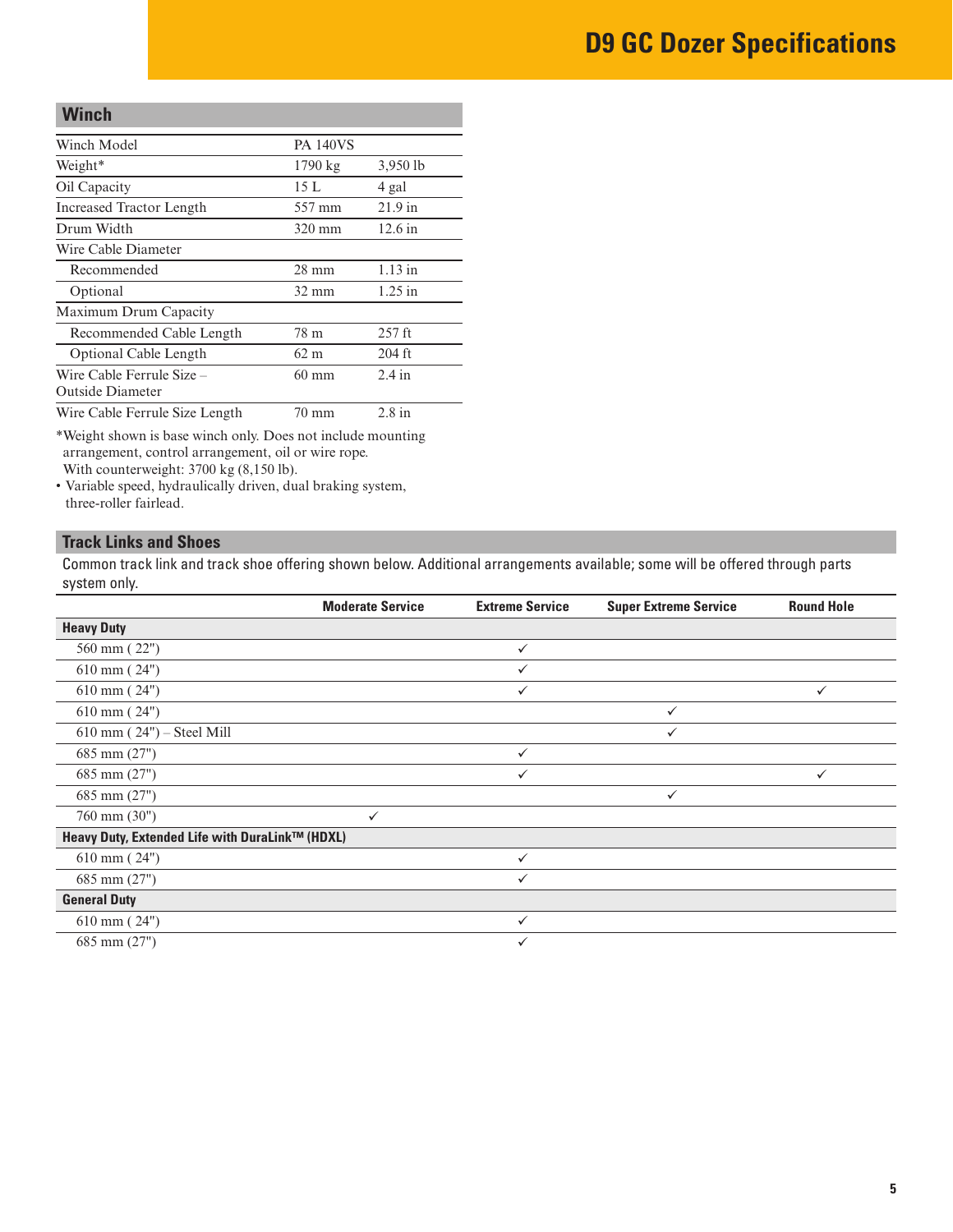# <span id="page-5-0"></span>**D9 GC Dozer Specifications**

# **Dimensions**

All dimensions are approximate.



|                                                   | <b>D9 GC</b> |                    |
|---------------------------------------------------|--------------|--------------------|
| <b>1</b> Ground Clearance                         | 459 mm       | $18.1$ in          |
| 2 Track Gauge                                     | 2250 mm      | 88.6 in            |
| <b>3</b> Width without Trunnions (standard shoes) | 2870 mm      | 113.0 in           |
| <b>4</b> Width over Trunnions                     | 3310 mm      | $130.3$ in         |
| <b>5</b> Height (FOPS cab)                        | 3820 mm      | 150.4 in           |
| <b>6</b> Height (top of stack)                    | 3876 mm      | 152.6 in           |
| 7 Height (ROPS)                                   | $4000$ mm    | 157.5 in           |
| <b>8</b> Drawbar Height (center of clevis)        | $763$ mm     | $30.0$ in          |
| 9 Length of Track on Ground                       | 3470 mm      | 136.6 in           |
| <b>10</b> Overall Length – Basic Tractor          | 4910 mm      | 193.3 in           |
| <b>11</b> Length – Basic Tractor with Drawbar     | 5242 mm      | $206.4$ in         |
| <b>12</b> Length – Basic Tractor with Winch       | 5545 mm      | 218.3 in           |
| 13 Length with SU Blade                           | 6601 mm      | 259.9 in           |
| <b>14</b> Length with U Blade                     | 6967 mm      | 274.3 in           |
| <b>15</b> Length with SS Ripper                   | 6529 mm      | $257.0 \text{ in}$ |
| <b>16</b> Length with MS Ripper                   | 6538 mm      | 257.4 in           |
| <b>17</b> Overall Length (SU/SS)                  | 8219 mm      | 323.6 in           |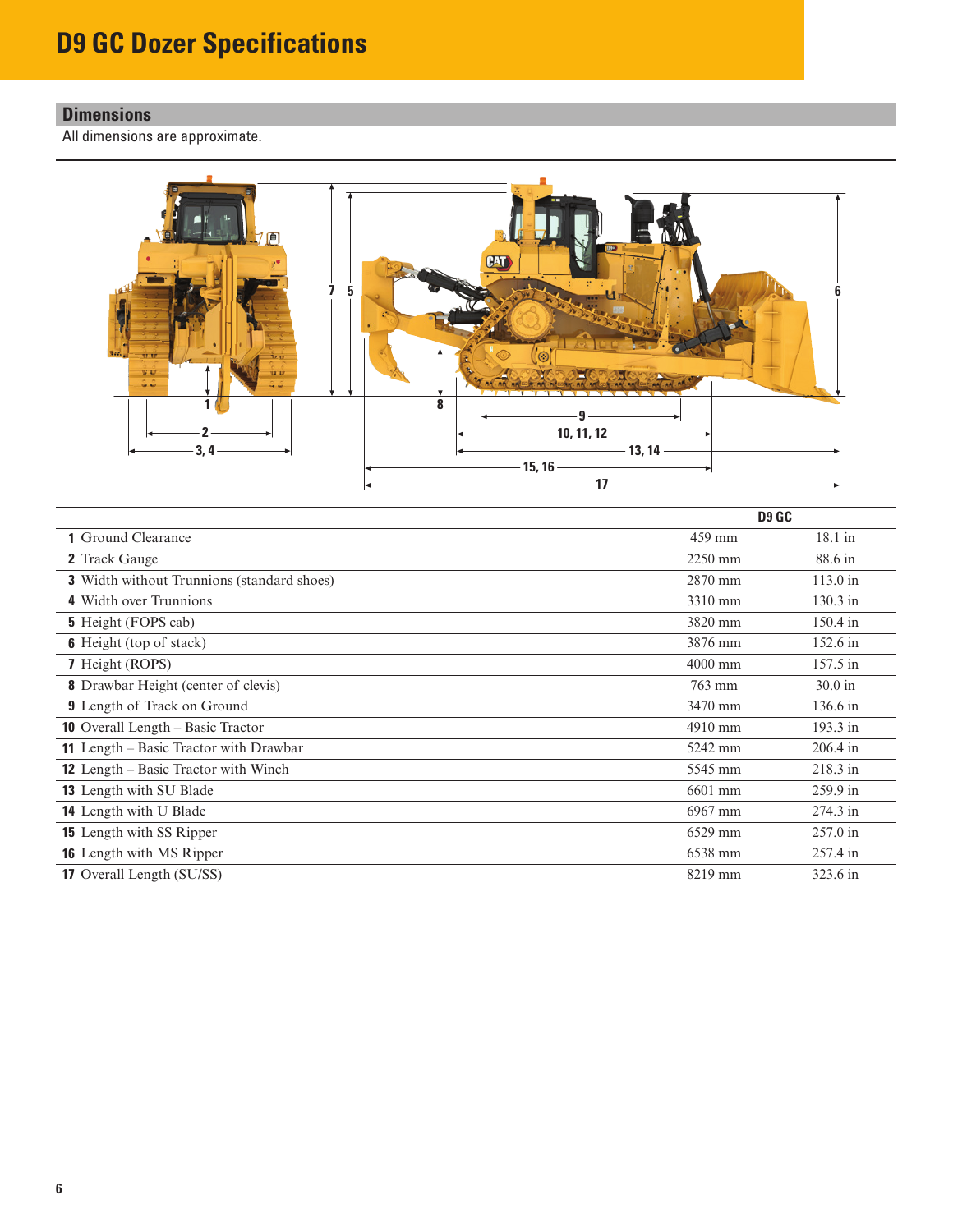# <span id="page-6-0"></span>**Standard and Optional Equipment**

Standard and optional equipment may vary. Consult your Cat dealer for details.

|                                                             | <b>Standard</b> | <b>Optional</b> |                                                                 | <b>Standard</b> | <b>Optional</b> |
|-------------------------------------------------------------|-----------------|-----------------|-----------------------------------------------------------------|-----------------|-----------------|
| <b>OPERATOR ENVIRONMENT</b>                                 |                 |                 | <b>POWER TRAIN</b>                                              |                 |                 |
| ROPS/FOPS, Sound-Suppressed Cab                             | $\checkmark$    |                 | Cat 3408C Engine - U.S. EPA Tier 1                              | ✓               |                 |
| ROPS/FOPS, Canopy Only                                      |                 | $\checkmark$    | Equivalent                                                      |                 |                 |
| Decelerator and Governor Control                            | $\checkmark$    |                 | Clutch Brake with Combined Steering<br>and Brake Control Levers | $\checkmark$    |                 |
| Hydraulic Control Lever Restraints                          | $\checkmark$    |                 | Air-to-Air Aftercooler                                          | $\checkmark$    |                 |
| Visibility - Rearview Mirrors                               | $\checkmark$    |                 | Air Filters – With In-Cab Service                               | ✓               |                 |
| Monitoring System                                           | ✓               |                 | Indicator                                                       |                 |                 |
| Cab Access - Blade Pusharm Steps<br>and Grab Handle         | ✓               |                 | Radiator - High-Performance<br>Aluminum Bar Plate               | $\checkmark$    |                 |
| Air Conditioner and Heater                                  | ✓               |                 | Radiator Core Protector Grid                                    |                 | ✓               |
| Air Conditioner – Fender-Mounted                            |                 | ✓               | Hydraulic Engine Cooling Fan                                    | $\checkmark$    |                 |
| Condenser                                                   |                 |                 | Hydraulic Engine Cooling Fan-                                   |                 | ✓               |
| Heater Only                                                 |                 | ✓               | <b>Push-Button Reversing</b>                                    |                 |                 |
| Seatbelt, 76 mm (3 in) Retractable                          | $\checkmark$    |                 | Abrasion-Resistant Cooling Fan                                  |                 | $\checkmark$    |
| Seat – Vinyl with Mechanical Suspension                     |                 | $\checkmark$    | Powershift Transmission - Three-Speed                           | $\checkmark$    |                 |
| Seat – Cloth with Mechanical Suspension                     | $\checkmark$    |                 | Precleaner – Strata™ Cap Dust Ejector                           | $\checkmark$    |                 |
| Seat - Cloth with Air Suspension                            |                 | $\checkmark$    | Precleaner – Turbine                                            |                 | ✓               |
| Rear Window Screen                                          |                 | ✓               | Precleaner – Turbine with Screen                                |                 | ✓               |
| Window Wipers with Wash -                                   | ✓               |                 | <b>Thermal Shields</b>                                          | ✓               |                 |
| Low, High, Intermittent                                     |                 |                 | Engine Oil Prelubrication System                                |                 | $\checkmark$    |
| Cab Glass - Single-Pane with                                | $\checkmark$    |                 | Starting Aid – Automatic Ether                                  |                 | $\checkmark$    |
| Slider Window                                               |                 |                 | <b>Fuel Heater</b>                                              |                 | $\checkmark$    |
| Cab Glass - Dual-Pane Laminated                             |                 | $\checkmark$    | Fuel Priming Pump - Manual                                      | $\checkmark$    |                 |
| Cab - Steel Mill - Single-Pane Glass<br>with Defroster Fans |                 | ✓               | Fuel Water Separator                                            | $\checkmark$    |                 |
|                                                             |                 |                 |                                                                 |                 |                 |
|                                                             |                 |                 | Final Drives, Three-Planet Double                               | $\checkmark$    |                 |

Reduction Planetary

Final Drive Seal – Guarded Final Drive Seal – Steel Mill Final Drive Seal – Cold Weather

*(continued on next page)*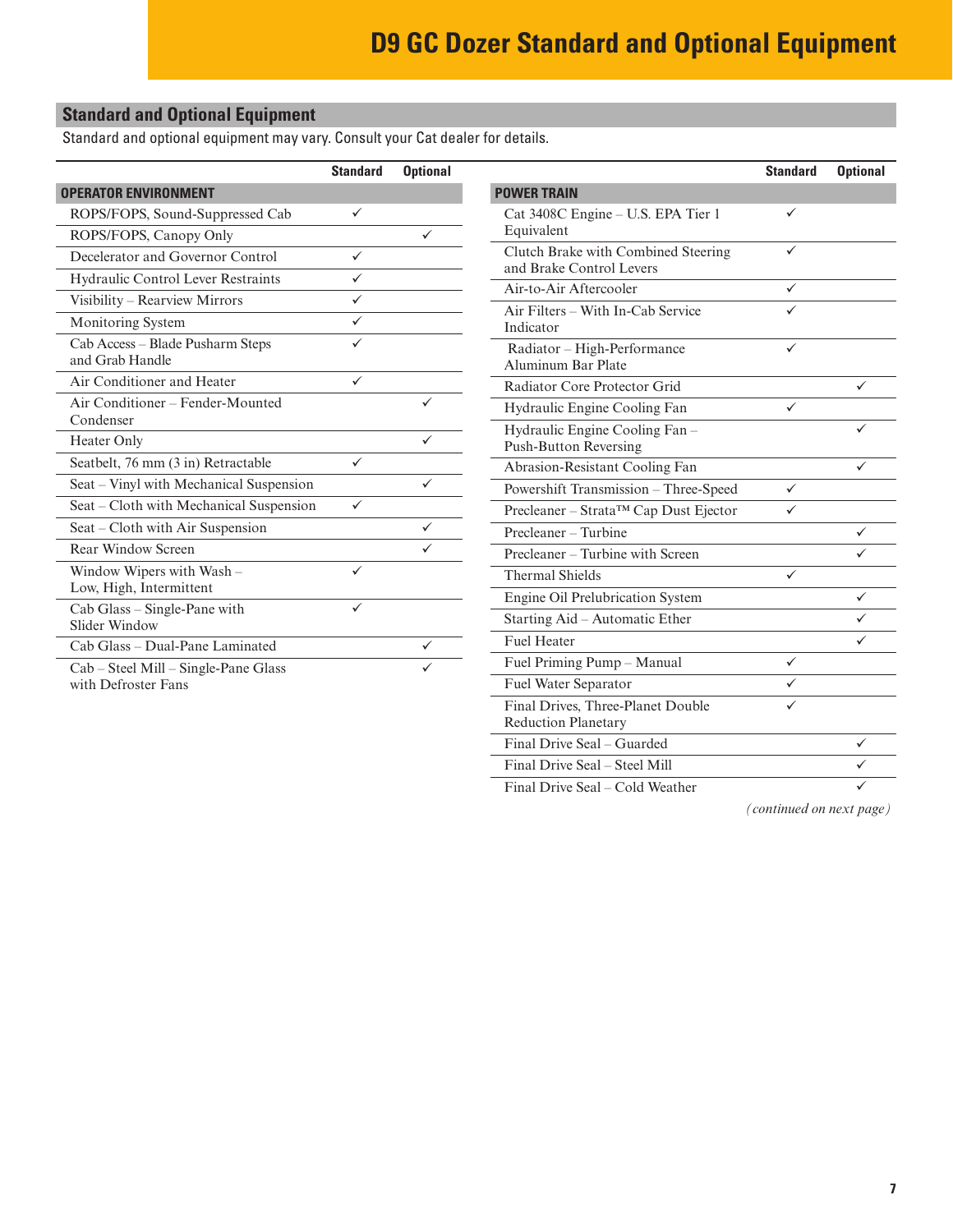# **Standard and Optional Equipment** *(continued)*

Standard and optional equipment may vary. Consult your Cat dealer for details.

|                                                                    | <b>Standard</b> | <b>Optional</b> |                                                        | <b>Standard</b>          | <b>Optional</b> |
|--------------------------------------------------------------------|-----------------|-----------------|--------------------------------------------------------|--------------------------|-----------------|
| <b>FLUIDS</b>                                                      |                 |                 | <b>ELECTRICAL</b>                                      |                          |                 |
| Coolant - Extended Life, Standard                                  | ✓               |                 | Alternator, 65-Amp                                     | $\checkmark$             |                 |
| $(-37° C/-25° F)$                                                  |                 |                 | Alternator - 95-Amp                                    |                          | ✓               |
| Coolant - Extended Life, Arctic<br>$(-51^{\circ} C/-60^{\circ} F)$ |                 | $\checkmark$    | Batteries – $2 \times 4$ , 200-Amp Hour, 12V           | $\checkmark$             |                 |
| High Ambient Lubrication Package                                   |                 | ✓               | Batteries – $4 \times 200$ , 200-Amp Hour, 12V         |                          | ✓               |
| Arctic Lubrication Package                                         |                 | ✓               | 12V, 15-Amp Converter                                  | $\checkmark$             |                 |
| Steel Mill Lubrication Package                                     |                 | ✓               | 12V, 20-Amp converter                                  |                          | ✓               |
|                                                                    |                 |                 | <b>Battery Isolation</b>                               | $\checkmark$             |                 |
| <b>UNDERCARRIAGE</b>                                               |                 |                 | Backup Alarm                                           | ✓                        |                 |
| Undercarriage Arrangement - Abrasion                               |                 | ✓               | Lights - Halogen - 6 Positions                         | ✓                        |                 |
| Undercarriage Arrangement-<br>Cold Weather                         |                 |                 | Lights $-$ Halogen $-10$ Positions                     |                          | ✓               |
| Undercarriage Arrangement - Steel Mill                             |                 | ✓               | $Lights – LED – 10$ Positions                          |                          | ✓               |
| Rubber Idler Guards                                                |                 | $\checkmark$    | Light - Warning Strobe                                 |                          | ✓               |
| Suspension-Type Undercarriage                                      | $\checkmark$    |                 | Product Link™, Cellular                                |                          | ✓               |
| <b>Track Guide</b>                                                 | $\checkmark$    |                 | Product Link, Dual Mode                                |                          |                 |
| <b>Two-Piece Master Link</b>                                       | $\checkmark$    |                 | (Cellular + Satellite)                                 |                          |                 |
| Lifetime-Lubricated Rollers and Idlers                             | $\checkmark$    |                 | <b>SERVICE AND MAINTENANCE</b>                         |                          |                 |
| <b>Hydraulic Track Adjusters</b>                                   | $\checkmark$    |                 | Ecology Fluid Drains -<br>All Compartments             | ✓                        |                 |
| Equalizer Bar - Greased End<br>Pin Bearings                        | ✓               |                 | <b>Hinged Bottom Guards</b>                            | ✓                        |                 |
| Track Links - Heavy Duty XL -                                      |                 | ✓               | High-Speed Oil Change -                                |                          | ✓               |
| DuraLink                                                           |                 |                 | Engine and Transmission                                |                          |                 |
| Track Shoe - Anti-Packing Round Hole                               |                 | ✓               | Ground-Level Fast Fuel Fill                            |                          | ✓               |
| Carrier Roller                                                     |                 | ✓               | S.O.S <sup>SM</sup> Fluid Sampling Ports               | $\checkmark$             |                 |
| Carrier Roller - Cold Weather                                      |                 | ✓               | CapSure™ Hammerless Ripper Tip<br>and Shank Protectors | ✓                        |                 |
| <b>HYDRAULICS</b>                                                  |                 |                 | Anchorage Points (2)                                   | $\checkmark$             |                 |
| Ripper Pin Puller                                                  |                 | ✓               | Hinged Quick-Access Door on                            |                          |                 |
| Guarded Tilt Cylinder Lines                                        |                 | ✓               | Right-Side Radiator Guard                              |                          |                 |
| Ripper Pin Puller                                                  |                 | $\checkmark$    | Step Group, Dual Platform on                           |                          |                 |
| Dozer Blade, Dual Tilt                                             |                 | ✓               | Both Sides of Radiator Guard                           |                          |                 |
| Quick Drop                                                         | $\checkmark$    |                 | Vandalism Protection - 8 Caplocks                      | $\checkmark$             |                 |
| Load-Sensing, Dozer Lift and Tilt                                  | ✓               |                 |                                                        | (continued on next page) |                 |

Load-Sensing, Ripper Lift and Pitch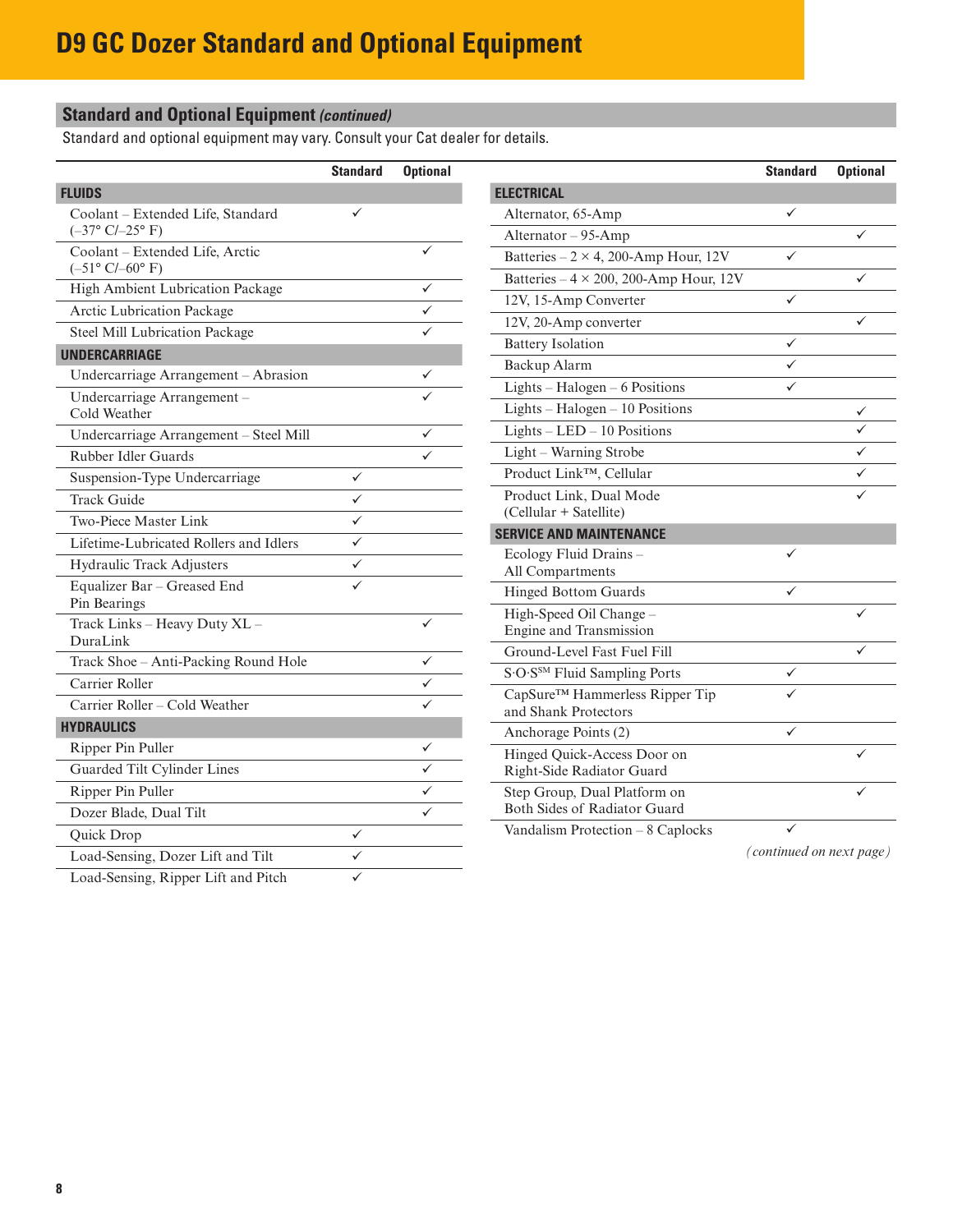# **Standard and Optional Equipment** *(continued)*

Standard and optional equipment may vary. Consult your Cat dealer for details.

|                                                                     | <b>Standard</b> | <b>Optional</b> |
|---------------------------------------------------------------------|-----------------|-----------------|
| <b>REAR ATTACHMENT</b>                                              |                 |                 |
| Ripper – Single Shank                                               |                 | ✓               |
| Ripper – Single Shank (with pin puller)                             |                 |                 |
| Ripper – Single-Shank Deep                                          |                 |                 |
| Ripper – Multi Shank (three shank)                                  |                 | ✓               |
| Ripper – Multi Shank (steel mill)                                   |                 | ✓               |
| Counterweight                                                       |                 | ✓               |
| Winch                                                               |                 |                 |
| Drawbar                                                             |                 |                 |
| Ripper Ready                                                        |                 |                 |
| <b>BLADES</b>                                                       |                 |                 |
| Semi-Universal $(13.6 \text{ m}^3/17.8 \text{ yd}^3)$               |                 | ✓               |
| Semi-Universal Abrasion<br>$(13.6 \text{ m}^3/17.8 \text{ yd}^3)$   |                 |                 |
| Universal $(16.6 \text{ m}^3/21.7 \text{ yd}^3)$                    |                 |                 |
| Universal Abrasion $(16.6 \text{ m}^3/21.7 \text{ yd}^3)$           |                 |                 |
| Semi-Universal Push Plate<br>$(13.6 \text{ m}^3/17.8 \text{ yd}^3)$ |                 |                 |
| Coal $(36.8 \text{ m}^3/48.2 \text{ yd}^3)$                         |                 |                 |

|                                    | <b>Standard</b> | <b>Optional</b> |
|------------------------------------|-----------------|-----------------|
| <b>GUARDS</b>                      |                 |                 |
| Guarding – Fuel and Hydraulic Tank |                 | ✓               |
| Bottom Guard – Full Set            |                 |                 |
| Bottom Guard – Full Set, Sealed    |                 | ✓               |
| Bottom Guard – Partial Set         |                 |                 |
| Bottom Guard – Full Set, Front     |                 |                 |
| Counterweight                      |                 |                 |
| Guarding – Tilt Cylinder lines     |                 | ✓               |
| <b>SPECIAL ARRANGEMENTS</b>        |                 |                 |
| <b>Desert</b>                      |                 | ✓               |
| <b>Steel Mill</b>                  |                 | ✓               |
| Arctic                             |                 | ✓               |
| Corrosion Resistant – Paint and    |                 |                 |

Electrical Connector Protection

• Some blades only available through Cat Work Tools.

• SU Abrasion and U Abrasion are available with black paint on back side.